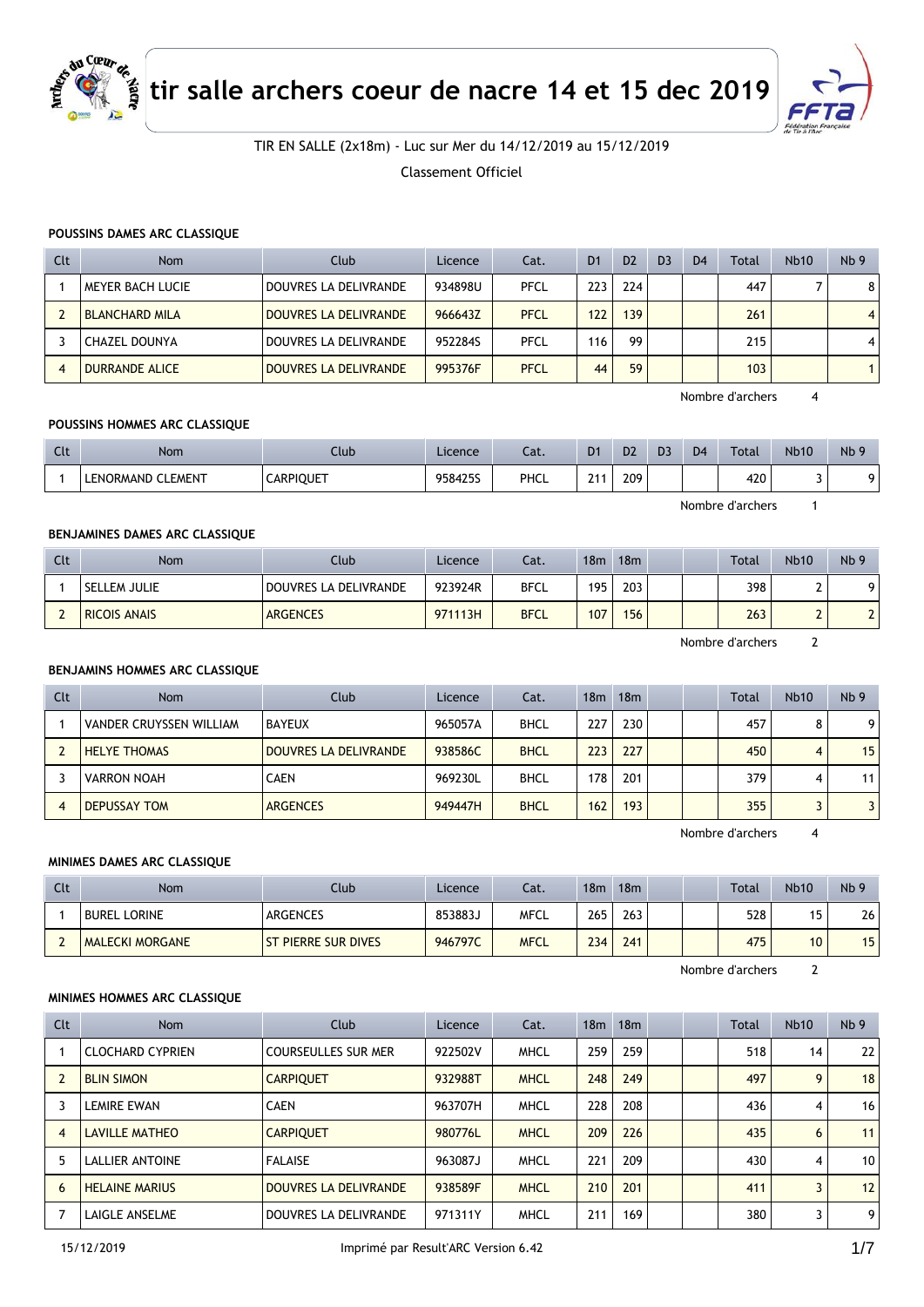| 309 |
|-----|
|-----|

#### **CADETTES DAMES ARC CLASSIQUE**

| Clt | Nom                   | Club                          | Licence | Cat.        | 18 <sub>m</sub> | 18m |  | <b>Total</b> | Nb10 | N <sub>b</sub> 9 |
|-----|-----------------------|-------------------------------|---------|-------------|-----------------|-----|--|--------------|------|------------------|
|     | LECOMTE AMELIA        | <b>FALAISE</b>                | 952461J | CFCL        | 219             | 205 |  | 424          |      | 5                |
|     | <b>BOUET INES</b>     | <b>CARPIOUET</b>              | 816645H | <b>CFCL</b> | 208             | 207 |  | 415          |      | 11 <sub>1</sub>  |
|     | <b>PAILLEUX LYNE</b>  | <b>HEROUVILLE SAINT CLAIR</b> | 957651A | CFCL        | 195             | 214 |  | 409          |      | 10 <sub>1</sub>  |
| 4   | <b>REGNAULT MARIE</b> | <b>CARPIQUET</b>              | 980780R | CFCL        | 194             | 208 |  | 402          | 4    | 7 I              |

Nombre d'archers 4

#### **CADETS HOMMES ARC CLASSIQUE**

| Clt | <b>Nom</b>               | Club                       | Licence | Cat.        | 18 <sub>m</sub> | 18 <sub>m</sub> |  | <b>Total</b> | Nb10 | Nb <sub>9</sub> |
|-----|--------------------------|----------------------------|---------|-------------|-----------------|-----------------|--|--------------|------|-----------------|
|     | <b>MOISSERON NICOLAS</b> | <b>VIRE</b>                | 883144P | CHCL        | 257             | 261             |  | 518          | 10   | 31              |
|     | LOISEAU HUGO             | <b>FONTENAY LE MARMION</b> | 929684B | <b>CHCL</b> | 249             | 253             |  | 502          | 12   | 14              |
|     | <b>MAGNERON ARNAUD</b>   | <b>CARPIOUET</b>           | 892318L | CHCL        | 225             | 205             |  | 430          |      | 11 <sup>1</sup> |
|     | <b>JEGOU CLEMENT</b>     | <b>THURY HARCOURT</b>      | 954405X | CHCL        | 196             | 196             |  | 392          |      | 9 <sup>1</sup>  |

Nombre d'archers 4

### **JUNIORS DAMES ARC CLASSIQUE**

| Clt | <b>Nom</b>                | Club             | Licence | Cat. | 18m | 18m |  | Total            | <b>Nb10</b> | Nb <sub>9</sub> |
|-----|---------------------------|------------------|---------|------|-----|-----|--|------------------|-------------|-----------------|
|     | <b>OSMONT ALICE</b>       | <b>CARPIQUET</b> | 916818S | JFCL | 250 | 269 |  | 519 <sub>1</sub> | 14          | 25              |
|     | <b>BOUTEILLER CLARYCE</b> | <b>CAEN</b>      | 966600C | JFCL | 167 | 201 |  | 368 <sub>1</sub> | J           | $\circ$         |

Nombre d'archers 2

#### **JUNIORS HOMMES ARC CLASSIQUE**

| Clt | <b>Nom</b>               | Club                       | Licence | Cat.        | 18m | 18m |  | <b>Total</b> | Nb10 | Nb <sub>9</sub> |
|-----|--------------------------|----------------------------|---------|-------------|-----|-----|--|--------------|------|-----------------|
|     | SIMON NICOLAS            | <b>CARPIQUET</b>           | 865782T | JHCL        | 268 | 268 |  | 536          | 12   | 33              |
|     | <b>PALMIER PAUL</b>      | <b>CARPIOUET</b>           | 840439W | JHCL        | 269 | 265 |  | 534          | 21   | 19              |
|     | LEMOISSON HUGO           | <b>THURY HARCOURT</b>      | 845602H | JHCL        | 230 | 238 |  | 468          |      | 15              |
|     | <b>CLOCHARD BAPTISTE</b> | <b>COURSEULLES SUR MER</b> | 824846X | <b>JHCL</b> | 219 | 228 |  | 447          | 6    | 12              |

Nombre d'archers 4

### **SENIORS 1 DAMES ARC CLASSIQUE**

| Clt | <b>Nom</b>               | Club                          | Licence | Cat.               | 18 <sub>m</sub> | 18m |  | <b>Total</b> | Nb10 | Nb <sub>9</sub> |
|-----|--------------------------|-------------------------------|---------|--------------------|-----------------|-----|--|--------------|------|-----------------|
|     | PEREGRAIN MARIE          | MERVILLE FRANCEVILLE          | 882493G | S <sub>1</sub> FCL | 267             | 263 |  | 530          | 14   | 28              |
|     | <b>OUENEA MARIE</b>      | <b>MERVILLE FRANCEVILLE</b>   | 774108X | S <sub>1</sub> FCL | 238             | 238 |  | 476          | 6    | 16              |
|     | <b>AUDURIER JENNIFER</b> | <b>BAYEUX</b>                 | 925413J | S <sub>1</sub> FCL | 232             | 232 |  | 464          |      | 17              |
| 4   | LECOQ MARIE-HELENE       | <b>CARPIOUET</b>              | 916339W | S <sub>1</sub> FCL | 224             | 240 |  | 464          | 4    | 19              |
|     | DELOZIER MELINA          | <b>CARPIOUET</b>              | 736755W | S <sub>1</sub> FCL | 227             | 225 |  | 452          | 8    | 10              |
| 6   | <b>GIUPPONI CHARLENE</b> | <b>HEROUVILLE SAINT CLAIR</b> | 738543P | S <sub>1</sub> FCL | 243             | 209 |  | 452          | 6    | 13              |

Nombre d'archers 6

### **SENIORS 1 HOMMES ARC CLASSIQUE**

| Clt | <b>Nom</b>             | Club                          | Licence | Cat.               | 18m | 18 <sub>m</sub> |  | <b>Total</b> | <b>Nb10</b> | Nb <sub>9</sub> |
|-----|------------------------|-------------------------------|---------|--------------------|-----|-----------------|--|--------------|-------------|-----------------|
|     | <b>TAFFARD VINCENT</b> | <b>HEROUVILLE SAINT CLAIR</b> | 421908W | S1HCL              | 278 | 263             |  | 541          | 17          | 31              |
|     | <b>HEBERT DAMIEN</b>   | <b>CAEN</b>                   | 785039D | S <sub>1</sub> HCL | 274 | 255             |  | 529          | 17          | 25              |
|     | BENOIST MARKYANN       | DOUVRES LA DELIVRANDE         | 941077K | S <sub>1</sub> HCL | 268 | 260             |  | 528          | 20          | 16 <sub>1</sub> |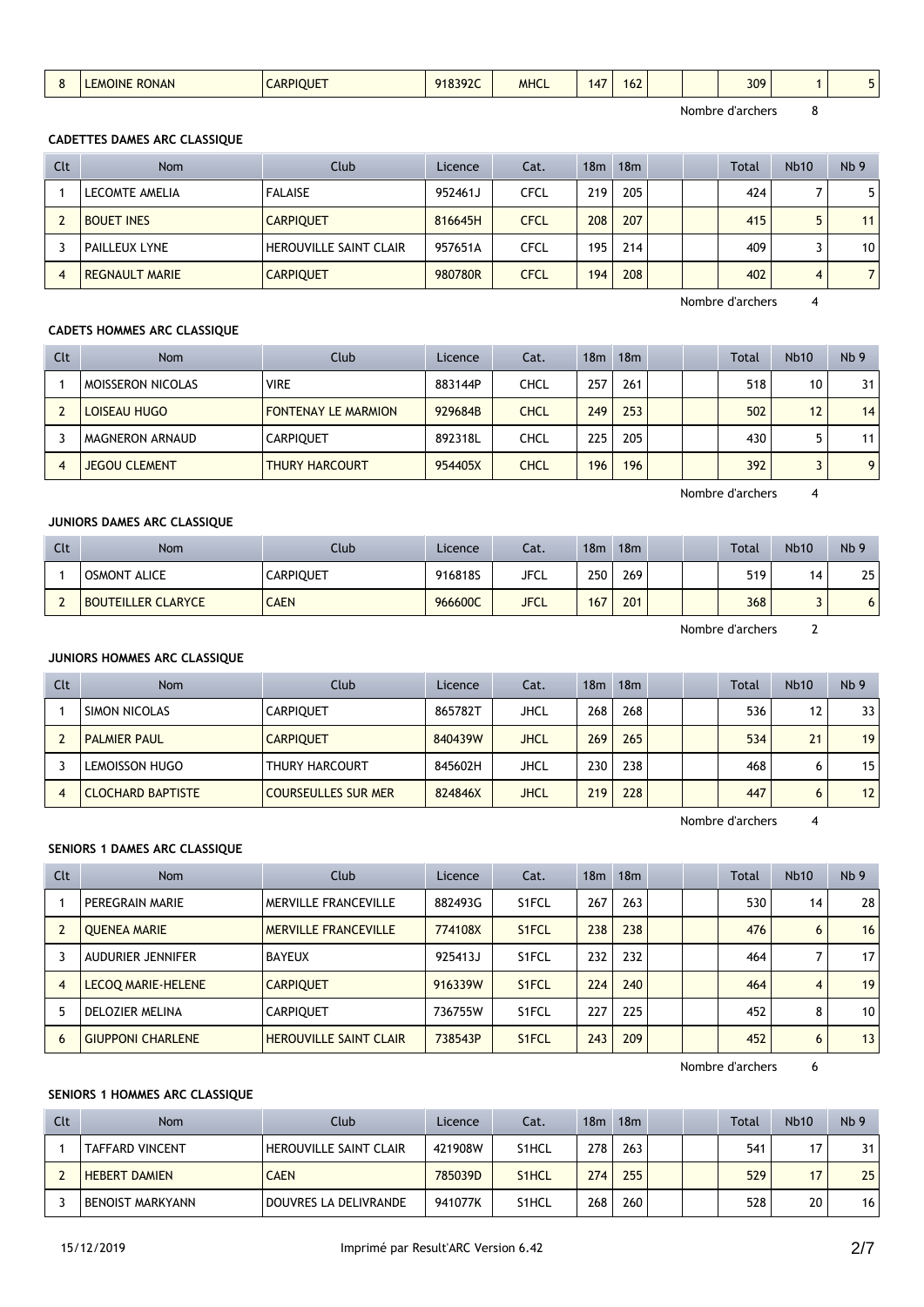| $\overline{4}$ | <b>MEYER PASCAL</b>      | DOUVRES LA DELIVRANDE         | 649972S | S1HCL | 263 | 264 |  | 527 | 17 | 19              |
|----------------|--------------------------|-------------------------------|---------|-------|-----|-----|--|-----|----|-----------------|
| 5              | PEREGRAIN ROMAIN         | MERVILLE FRANCEVILLE          | 874559H | S1HCL | 254 | 257 |  | 511 | 16 | 17 <sup>1</sup> |
| 6              | <b>ROUVILLER AXEL</b>    | <b>HEROUVILLE SAINT CLAIR</b> | 718250G | S1HCL | 269 | 240 |  | 509 | 12 | 23              |
| 7              | <b>GASNIER ALLAN</b>     | <b>VERSON</b>                 | 713466G | S1HCL | 256 | 247 |  | 503 | 14 | 17 <sup>1</sup> |
| 8              | <b>VAUTIER STEVE</b>     | <b>MONTEBOURG</b>             | 953859D | S1HCL | 257 | 239 |  | 496 | 11 | 18              |
| 9              | <b>LORENCE JULIEN</b>    | <b>VERSON</b>                 | 880057J | S1HCL | 249 | 244 |  | 493 | 14 | 23              |
| 10             | <b>LACOLLEY FRANCOIS</b> | <b>CARPIQUET</b>              | 940818D | S1HCL | 228 | 247 |  | 475 | 9  | 15              |
| 11             | <b>LANGLOIS PAUL</b>     | <b>CAEN</b>                   | 749305M | S1HCL | 238 | 236 |  | 474 | 10 | 13              |
| 12             | <b>GOUPIL YOANN</b>      | <b>BAYEUX</b>                 | 628446U | S1HCL | 189 | 150 |  | 339 | 3  | 10 <sup>°</sup> |

### **SENIORS 2 DAMES ARC CLASSIQUE**

| Clt            | <b>Nom</b>                 | Club                        | Licence | Cat.               | 18m | 18 <sub>m</sub> |  | Total | <b>Nb10</b>    | Nb <sub>9</sub> |
|----------------|----------------------------|-----------------------------|---------|--------------------|-----|-----------------|--|-------|----------------|-----------------|
|                | <b>FRIEDRICH ISABELLE</b>  | <b>MERVILLE FRANCEVILLE</b> | 670980B | S <sub>2</sub> FCL | 262 | 262             |  | 524   | 16             | 22              |
| $\overline{2}$ | <b>DUPONT MARIE-LAURE</b>  | <b>FALAISE</b>              | 782121G | S <sub>2</sub> FCL | 274 | 248             |  | 522   | 16             | 24              |
| 3              | <b>CARRANO VALERIE</b>     | THURY HARCOURT              | 004541L | S <sub>2</sub> FCL | 241 | 260             |  | 501   | 11             | 16              |
| 4              | <b>LEMARIE SABRINA</b>     | <b>VILLERS SUR MER</b>      | 919406E | S <sub>2</sub> FCL | 252 | 244             |  | 496   | 12             | 19              |
| 5              | COSSALTER ALEXANDRA        | <b>VILLERS SUR MER</b>      | 954330R | S <sub>2</sub> FCL | 254 | 227             |  | 481   | 9              | 18              |
| 6              | <b>LAURENCE SYLVIANE</b>   | <b>FONTENAY LE MARMION</b>  | 754738T | S <sub>2</sub> FCL | 231 | 237             |  | 468   | 9              | 15              |
| 7              | <b>RIHOUEY FLORENCE</b>    | DOUVRES LA DELIVRANDE       | 965166U | S <sub>2</sub> FCL | 231 | 218             |  | 449   | 6              | 14              |
| 8              | <b>POISSON NATHALIE</b>    | <b>CARPIQUET</b>            | 931214P | S <sub>2</sub> FCL | 216 | 231             |  | 447   | 7              | 17              |
| 9              | <b>BROSSARD CHRISTELLE</b> | LE MANS                     | 792082J | S2FCL              | 230 | 214             |  | 444   | 5              | 18              |
| 10             | <b>SALLES CELINE</b>       | <b>FONTENAY LE MARMION</b>  | 890015H | S <sub>2</sub> FCL | 223 | 217             |  | 440   | 8              | 6               |
| 11             | <b>BEUVE SOLVEIG</b>       | <b>ARGENCES</b>             | 694847U | S2FCL              | 211 | 228             |  | 439   | 6              | 10              |
| 12             | LE CALVEZ-BESNARD KATIA    | <b>COURSEULLES SUR MER</b>  | 747969K | S <sub>2</sub> FCL | 235 | 196             |  | 431   | $\overline{7}$ | 12              |
| 13             | <b>CLOCHARD VIRGINIE</b>   | <b>COURSEULLES SUR MER</b>  | 939080P | S <sub>2</sub> FCL | 183 | 166             |  | 349   | 2              | 6               |
| 14             | <b>LAVERGNE CATHERINE</b>  | <b>MERVILLE FRANCEVILLE</b> | 872646D | S <sub>2</sub> FCL | 120 | 141             |  | 261   |                | $\overline{4}$  |

Nombre d'archers 14

### **SENIORS 2 HOMMES ARC CLASSIQUE**

| Clt            | Nom                           | <b>Club</b>                   | Licence | Cat.               | D <sub>1</sub> | D <sub>2</sub> | D <sub>3</sub> | D <sub>4</sub> | Total | <b>Nb10</b> | Nb <sub>9</sub> |
|----------------|-------------------------------|-------------------------------|---------|--------------------|----------------|----------------|----------------|----------------|-------|-------------|-----------------|
|                | <b>GUESDON OLIVIER</b>        | <b>CAEN</b>                   | 701655U | S <sub>2</sub> HCL | 266            | 281            |                |                | 547   | 23          | 25              |
| $\overline{2}$ | <b>DUREL THIERRY</b>          | <b>ST PIERRE SUR DIVES</b>    | 672102W | S <sub>2</sub> HCL | 270            | 276            |                |                | 546   | 25          | 21              |
| 3              | <b>VANDER CRUYSSEN THOMAS</b> | <b>BAYEUX</b>                 | 965061E | S <sub>2</sub> HCL | 263            | 277            |                |                | 540   | 19          | 25              |
| 4              | <b>FLANDRIN PHILIPPE</b>      | <b>MERVILLE FRANCEVILLE</b>   | 901235D | S <sub>2</sub> HCL | 267            | 272            |                |                | 539   | 23          | 18              |
| 5              | <b>FLEURY DIMITRI</b>         | <b>CARPIQUET</b>              | 914844W | S2HCL              | 259            | 250            |                |                | 509   | 9           | 27              |
| 6              | <b>CAPDEVILA PHILIPPE</b>     | <b>OUISTREHAM</b>             | 914836M | S <sub>2</sub> HCL | 254            | 253            |                |                | 507   | 15          | 16              |
| 7              | <b>CARRANO CHRISTOPHE</b>     | THURY HARCOURT                | 202696X | S2HCL              | 237            | 239            |                |                | 476   | 9           | 11              |
| 8              | <b>PAILLEUX MICHAEL</b>       | <b>HEROUVILLE SAINT CLAIR</b> | 957648X | S2HCL              | 230            | 244            |                |                | 474   | 10          | 11              |
| 9              | <b>COLL CHRISTOPHE</b>        | <b>CARPIQUET</b>              | 846024S | S <sub>2</sub> HCL | 231            | 241            |                |                | 472   | 6           | 17              |
| 10             | <b>REZONVILLE GILLES</b>      | <b>VERSON</b>                 | 913376A | S <sub>2</sub> HCL | 238            | 232            |                |                | 470   | 4           | 21              |
| 11             | <b>BERTHET ANDRE</b>          | <b>OUISTREHAM</b>             | 889166K | S2HCL              | 230            | 237            |                |                | 467   | 11          | 13              |
| 12             | <b>QUEILLE JEAN LUC</b>       | <b>COURSEULLES SUR MER</b>    | 895815M | S <sub>2</sub> HCL | 237            | 223            |                |                | 460   | 8           | 14              |
| 13             | LOISEAU NATHANAEL             | <b>FONTENAY LE MARMION</b>    | 950522B | S <sub>2</sub> HCL | 230            | 226            |                |                | 456   | 6           | 13              |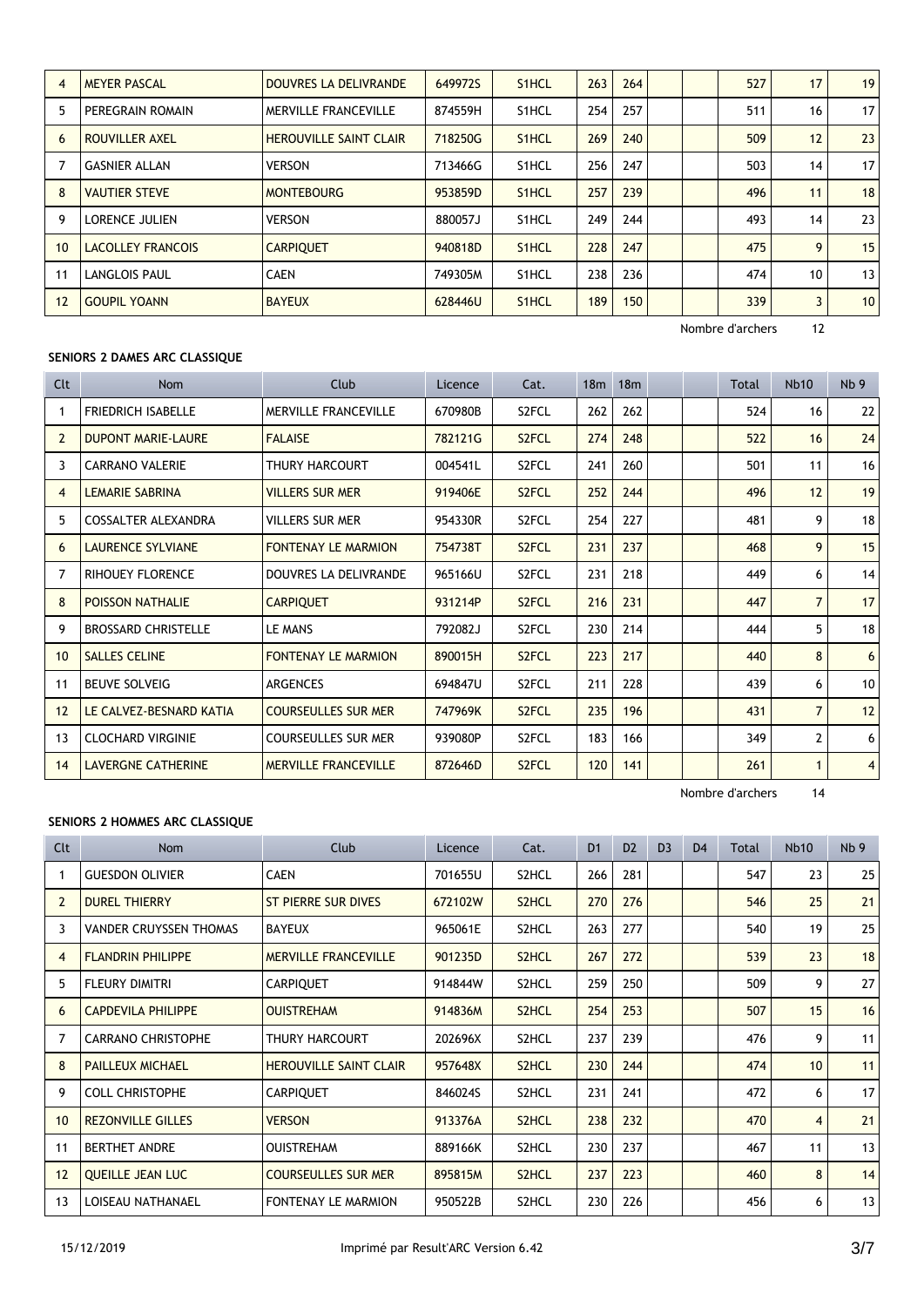| 14 | <b>BASLY BENOIT</b>     | ST PIERRE SUR DIVES   | 448032S | S <sub>2</sub> HCL | 215 | 240 |  | 455 | 9 | 14 <sub>1</sub> |
|----|-------------------------|-----------------------|---------|--------------------|-----|-----|--|-----|---|-----------------|
| 15 | AUGUE PASCAL            | <b>CARPIOUET</b>      | 861508X | S <sub>2</sub> HCL | 232 | 219 |  | 451 |   | 15              |
| 16 | <b>GRENTE SAMUEL</b>    | <b>BAYEUX</b>         | 920132U | S <sub>2</sub> HCL | 228 | 221 |  | 449 |   | 15              |
| 17 | LENORMAND EMMANUEL      | <b>CARPIQUET</b>      | 988709J | S <sub>2</sub> HCL | 177 | 227 |  | 404 | 5 | 9 <sub>1</sub>  |
| 18 | <b>JULIEN NICOLAS</b>   | <b>BAYEUX</b>         | 916325F | S <sub>2</sub> HCL | 200 | 201 |  | 401 |   | 13              |
| 19 | <b>MORENO DAVID</b>     | DOUVRES LA DELIVRANDE | 924398F | S <sub>2</sub> HCL | 170 | 180 |  | 350 |   | 5               |
| 20 | <b>DELOZIER THIERRY</b> | <b>BAYEUX</b>         | 731931C | S <sub>2</sub> HCL | 180 | 160 |  | 340 |   | 8               |
| 21 | DROUET SEBASTIEN        | DOUVRES LA DELIVRANDE | 966273X | S2HCL              | 161 | 175 |  | 336 |   | 9               |

### **SENIORS 3 DAMES ARC CLASSIQUE**

| Clt | <b>Nom</b>                    | Club                   | Licence | Cat.  | 18 <sub>m</sub> | 18m |  | <b>Total</b> | <b>Nb10</b> | N <sub>b</sub> 9 |
|-----|-------------------------------|------------------------|---------|-------|-----------------|-----|--|--------------|-------------|------------------|
|     | REGNAULT JACQUELINE           | <b>OUISTREHAM</b>      | 962879H | S3FCL | 210             | 226 |  | 436          |             | 13               |
|     | <b>BARBANCHON MARIE-LAURE</b> | <b>BAYEUX</b>          | 921974W | S3FCL | 213             | 202 |  | 415          |             | 9 <sub>1</sub>   |
|     | <b>JULIEN MURIEL</b>          | <b>VILLERS SUR MER</b> | 971085C | S3FCL | 138             | 168 |  | 306          |             | າ∣               |

Nombre d'archers 3

### **SENIORS 3 HOMMES ARC CLASSIQUE**

| Clt            | <b>Nom</b>                      | Club                         | Licence | Cat.  | 18m | 18 <sub>m</sub> |  | <b>Total</b> | <b>Nb10</b>    | Nb <sub>9</sub> |
|----------------|---------------------------------|------------------------------|---------|-------|-----|-----------------|--|--------------|----------------|-----------------|
| $\mathbf{1}$   | <b>CORTES JOSE LUIS</b>         | <b>OUISTREHAM</b>            | 869185S | S3HCL | 248 | 253             |  | 501          | 13             | 21              |
| $\overline{2}$ | <b>SORIN HUBERT</b>             | <b>VERSON</b>                | 838475L | S3HCL | 252 | 246             |  | 498          | 11             | 18              |
| 3              | <b>HAUTEUR MARC</b>             | CARPIQUET                    | 717062R | S3HCL | 252 | 244             |  | 496          | 10             | 16              |
| $\overline{4}$ | <b>BURGUET DOMINIQUE</b>        | <b>CARPIQUET</b>             | 910257K | S3HCL | 246 | 249             |  | 495          | 10             | 21              |
| 5              | <b>BARON PATRICK</b>            | <b>BAYEUX</b>                | 921978A | S3HCL | 245 | 246             |  | 491          | 10             | 18              |
| 6              | <b>LATUR GILLES</b>             | <b>BAYEUX</b>                | 921984G | S3HCL | 247 | 242             |  | 489          | 11             | 15              |
| 7              | <b>VAUTIER MARCEL</b>           | MERVILLE FRANCEVILLE         | 895277C | S3HCL | 239 | 225             |  | 464          | 4              | 20              |
| 8              | <b>VERITE BERNARD</b>           | <b>COURSEULLES SUR MER</b>   | 778203Y | S3HCL | 220 | 237             |  | 457          | 8              | 8               |
| 9              | <b>GELHAY MICHEL</b>            | <b>VERSON</b>                | 270658U | S3HCL | 220 | 232             |  | 452          | 6              | 20              |
| 10             | <b>TRAVERT JOEL</b>             | <b>OUISTREHAM</b>            | 855844R | S3HCL | 234 | 217             |  | 451          | 5              | 15              |
| 11             | <b>LANCON FRANCK</b>            | <b>VERSON</b>                | 415435K | S3HCL | 231 | 217             |  | 448          | 9              | 11              |
| 12             | <b>SPILLER MARC</b>             | <b>DOUVRES LA DELIVRANDE</b> | 889926L | S3HCL | 229 | 215             |  | 444          | 5              | 19              |
| 13             | MALHERBE CHRISTIAN              | DOUVRES LA DELIVRANDE        | 347420F | S3HCL | 220 | 219             |  | 439          | 4              | 14              |
| 14             | <b>ALLART JEAN-PIERRE</b>       | <b>VERSON</b>                | 863942T | S3HCL | 219 | 214             |  | 433          | 5              | 12              |
| 15             | <b>BISSON CHRISTIAN</b>         | <b>OUISTREHAM</b>            | 381801B | S3HCL | 213 | 217             |  | 430          | 6              | 16              |
| 16             | <b>BOCE JEAN MARC</b>           | <b>CARPIQUET</b>             | 790318S | S3HCL | 212 | 205             |  | 417          | $\overline{4}$ | 6               |
| 17             | MAY DOMINIQUE                   | <b>CARPIQUET</b>             | 910258L | S3HCL | 207 | 208             |  | 415          | 5              | 6               |
| 18             | <b>BLAISON MICHEL</b>           | <b>COURSEULLES SUR MER</b>   | 881227F | S3HCL | 195 | 207             |  | 402          | 6              | $\overline{9}$  |
| 19             | <b>LAVILLE PHILIPPE</b>         | DOUVRES LA DELIVRANDE        | 941070C | S3HCL | 197 | 203             |  | 400          | $\overline{2}$ | 10              |
| 20             | <b>POUTHIER PIERRE-FRANCOIS</b> | <b>OUISTREHAM</b>            | 958208F | S3HCL | 212 | 182             |  | 394          | $\overline{3}$ | 11              |
| 21             | DE CLAVERIE ALAIN               | DOUVRES LA DELIVRANDE        | 425678U | S3HCL | 177 | 190             |  | 367          | 4              | 5               |
| 22             | <b>JULIEN PIERRE-EMILE</b>      | <b>VILLERS SUR MER</b>       | 971087E | S3HCL | 170 | 147             |  | 317          | $\overline{3}$ | 5 <sup>1</sup>  |

Nombre d'archers 22

### **CADETS HOMMES ARC A POULIES**

| $\sim$<br><b>LIL</b> | Nom | Club | -icence | Cat. | 18m | 18m | <b>Total</b> | <b>Nb10</b> | <b>Nb</b> |
|----------------------|-----|------|---------|------|-----|-----|--------------|-------------|-----------|
|                      |     |      |         |      |     |     |              |             |           |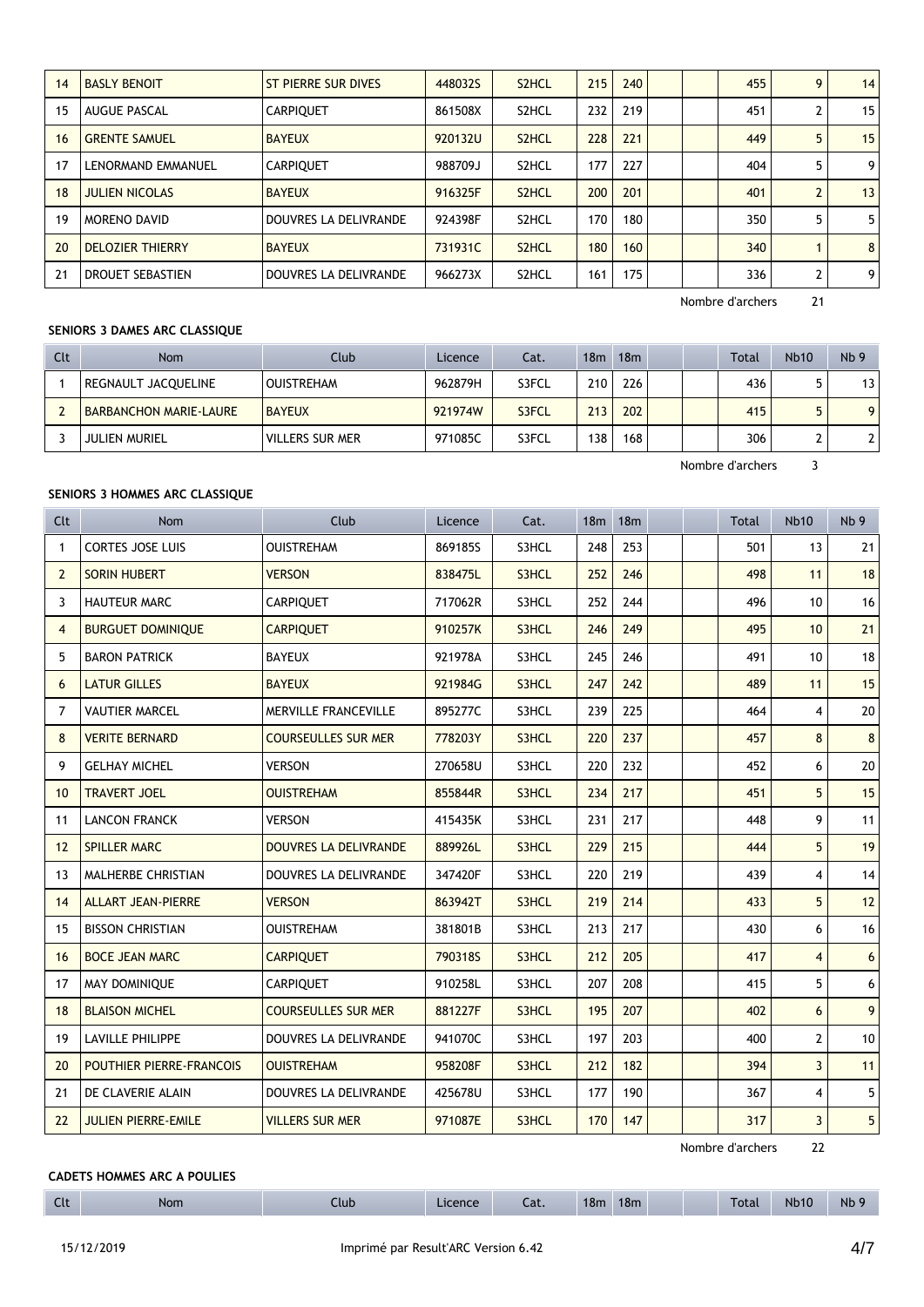| $- - -$<br>CHCO<br>D.E<br>$\sim$ $-$<br>7562R<br><b>NAEL</b><br><b>ARGENCES</b><br>7075<br><b>BURE</b><br>$\cdot$<br>-<br>, u<br>zoo<br>. د د<br>--<br>- 1 |
|------------------------------------------------------------------------------------------------------------------------------------------------------------|
|------------------------------------------------------------------------------------------------------------------------------------------------------------|

#### **JUNIORS HOMMES ARC A POULIES**

| Clt | Nom                    | Club                       | Licence | Cat.        | 18m | 18m |  | <b>Total</b> | <b>Nb10</b> | N <sub>b</sub> 9 |
|-----|------------------------|----------------------------|---------|-------------|-----|-----|--|--------------|-------------|------------------|
|     | <b>FONTAINE DAMIEN</b> | <b>CARPIQUET</b>           | 811195J | <b>JHCO</b> | 275 | 275 |  | 550          | 16          | 39               |
|     | <b>PALY JOCELIN</b>    | <b>FONTENAY LE MARMION</b> | 793134C | <b>JHCO</b> | 259 | 271 |  | 530          | 12          | 36               |

Nombre d'archers 2

#### **SENIORS 1 DAMES ARC A POULIES**

| $C1+$<br><b>CU.</b> | <b>Nom</b>               | Club                        | Licence | Cat.  | 18m | 18 <sub>m</sub> |  | Total | <b>Nb10</b>  | Nb <sub>9</sub> |
|---------------------|--------------------------|-----------------------------|---------|-------|-----|-----------------|--|-------|--------------|-----------------|
|                     | LAETITIA<br>LECARPENTIER | PIERRE SUR DIVES<br>$^{c+}$ | 792556Z | S1FCO | 282 | 276             |  | 558   | $\sim$<br>Z4 | $\sim$<br>ےر    |

Nombre d'archers 1

## **SENIORS 1 HOMMES ARC A POULIES**

| Clt | <b>Nom</b>                     | Club                          | Licence | Cat.               | 18 <sub>m</sub> | 18 <sub>m</sub> |  | Total | <b>Nb10</b> | Nb <sub>9</sub> |
|-----|--------------------------------|-------------------------------|---------|--------------------|-----------------|-----------------|--|-------|-------------|-----------------|
|     | <b>ENGELS THOMAS</b>           | <b>COURSEULLES SUR MER</b>    | 702538D | S1HCO              | 284             | 284             |  | 568   | 28          | 32              |
|     | <b>VILLEROY JEAN-SEBASTIEN</b> | <b>ARGENCES</b>               | 690137Z | S <sub>1</sub> HCO | 271             | 270             |  | 541   | 8           | 47              |
|     | LORILLU ALEXANDRE              | <b>HEROUVILLE SAINT CLAIR</b> | 958511K | S1HCO              | 272             | 260             |  | 532   |             | 41              |
|     | <b>MEYER PASCAL</b>            | DOUVRES LA DELIVRANDE         | 649972S | S <sub>1</sub> HCO | 257             | 255             |  | 512   |             | 31              |
|     | <b>BETHON GUILLAUME</b>        | <b>CARPIQUET</b>              | 920409V | S1HCO              | 242             | 237             |  | 479   |             | 25              |

Nombre d'archers 5

## **SENIORS 2 DAMES ARC A POULIES**

| Clt            | <b>Nom</b>              | Club                   | Licence | Cat.               | 18 <sub>m</sub> | 18 <sub>m</sub> |  | Total | <b>Nb10</b> | Nb <sub>9</sub> |
|----------------|-------------------------|------------------------|---------|--------------------|-----------------|-----------------|--|-------|-------------|-----------------|
|                | POULINGUE VALERIE       | ST PIERRE SUR DIVES    | 814319E | S <sub>2</sub> FCO | 276             | 288             |  | 564   | 27          | 31              |
|                | DARCILLON CECILE        | <b>LONS LE SAUNIER</b> | 771397A | S <sub>2</sub> FCO | 279             | 280             |  | 559   | 22          | 35              |
|                | ROTROU ANNE MARIE       | <b>CARPIQUET</b>       | 909835B | S <sub>2</sub> FCO | 276             | 277             |  | 553   | 17          | 39              |
| $\overline{4}$ | <b>CHEREL DOMINIQUE</b> | ST PIERRE SUR DIVES    | 971974U | S <sub>2</sub> FCO | 274             | 275             |  | 549   | 13          | 43              |
|                | LE MARCHAND MAGALI      | ST PIERRE SUR DIVES    | 742397D | S <sub>2</sub> FCO | 278             | 266             |  | 544   | 17          | 38              |
| 6              | <b>BASLY CATHERINE</b>  | ST PIERRE SUR DIVES    | 954639B | S <sub>2</sub> FCO | 265             | 262             |  | 527   |             | 37              |

Nombre d'archers 6

### **SENIORS 2 HOMMES ARC A POULIES**

| Clt            | Nom                       | Club                          | Licence | Cat.                           | D <sub>1</sub> | D <sub>2</sub> | D <sub>3</sub> | D <sub>4</sub> | Total | Nb <sub>10</sub> | Nb <sub>9</sub> |
|----------------|---------------------------|-------------------------------|---------|--------------------------------|----------------|----------------|----------------|----------------|-------|------------------|-----------------|
|                | LECARPENTIER OLIVIER      | ST PIERRE SUR DIVES           | 647378X | S <sub>2</sub> HCO             | 293            | 292            |                |                | 585   | 46               | 13              |
| $\overline{2}$ | <b>POULINGUE OLIVIER</b>  | ST PIERRE SUR DIVES           | 672124V | S <sub>2</sub> HC <sub>O</sub> | 294            | 290            |                |                | 584   | 45               | 14              |
| 3              | <b>DARCILLON DENIS</b>    | <b>FONTENAY LE MARMION</b>    | 771395Y | S2HCO                          | 283            | 285            |                |                | 568   | 29               | 30              |
| $\overline{4}$ | LE MARCHAND CHRISTOPHE    | ST PIERRE SUR DIVES           | 724661A | S <sub>2</sub> HC <sub>O</sub> | 278            | 277            |                |                | 555   | 20               | 35              |
| 5              | <b>HAMON BRUNO</b>        | <b>HEROUVILLE SAINT CLAIR</b> | 760347P | S <sub>2</sub> HC <sub>O</sub> | 278            | 276            |                |                | 554   | 17               | 42              |
| 6              | <b>LEPETIT KARIM</b>      | <b>COURSEULLES SUR MER</b>    | 747973P | S <sub>2</sub> HC <sub>O</sub> | 275            | 278            |                |                | 553   | 18               | 37              |
| 7              | <b>BOUVIER DIDIER</b>     | <b>FALAISE</b>                | 632560R | S <sub>2</sub> HC <sub>O</sub> | 273            | 279            |                |                | 552   | 17               | 39              |
| 8              | <b>PAYA JEAN-FRANCOIS</b> | <b>OUISTREHAM</b>             | 781155G | S <sub>2</sub> HCO             | 274            | 277            |                |                | 551   | 17               | 37              |
| 9              | <b>CARVILLE WILLIAM</b>   | <b>CAEN</b>                   | 693837W | S2HCO                          | 270            | 279            |                |                | 549   | 23               | 32              |
| 10             | <b>BUREL PATRICK</b>      | <b>ARGENCES</b>               | 805298Z | S <sub>2</sub> HC <sub>O</sub> | 270            | 273            |                |                | 543   | 12               | 39              |
| 11             | <b>BOUCE DAVID</b>        | <b>ARGENCES</b>               | 878677J | S <sub>2</sub> HC <sub>O</sub> | 270            | 266            |                |                | 536   | 10               | 38              |
| 12             | <b>BLIN FREDERIC</b>      | <b>CARPIQUET</b>              | 932987S | S <sub>2</sub> HC <sub>O</sub> | 252            | 249            |                |                | 501   | $\overline{4}$   | 30              |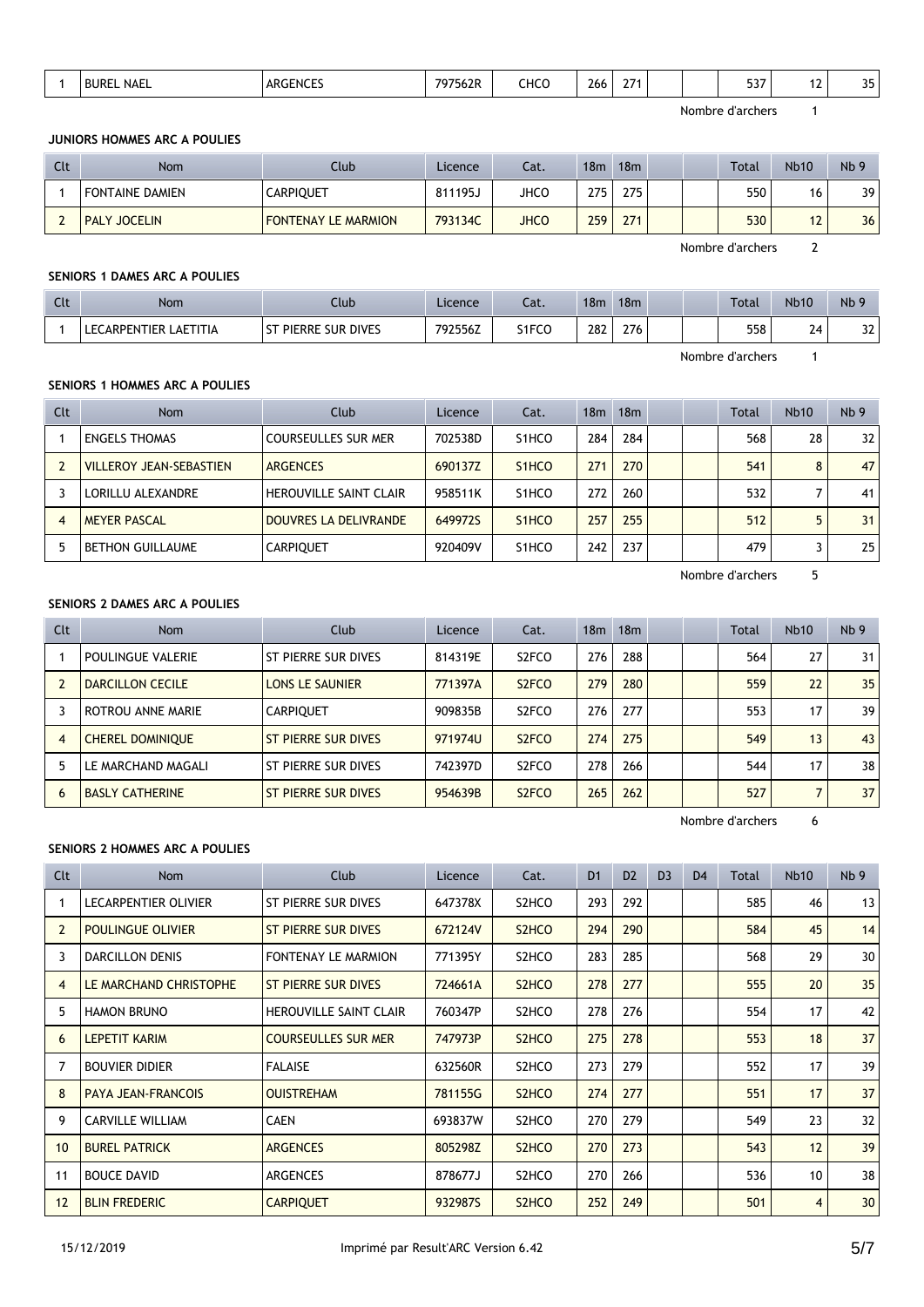| NIARD JEAN-PHILIPPE    | MERVILLE FRANCEVILLE            | 877533R | S2HCO                          | 247 | 240<br>۷۱۵ |  | 435 | 18 |
|------------------------|---------------------------------|---------|--------------------------------|-----|------------|--|-----|----|
| <b>PLAINE FRANCOIS</b> | LA DELIVRANDE<br><b>DOUVRES</b> | 931258M | S <sub>2</sub> HC <sub>O</sub> | 199 | 197        |  | 396 |    |

#### **SENIORS 3 DAMES ARC A POULIES**

| $C1+$<br><b>CU.</b> | Nom                            | Jlub                       | Licence | $-1$<br>cal. | 18 <sub>m</sub> | 18 <sub>m</sub> |  | Total | <b>Nb10</b> | Nb <sub>5</sub> |
|---------------------|--------------------------------|----------------------------|---------|--------------|-----------------|-----------------|--|-------|-------------|-----------------|
|                     | $\sim$<br><b>ETTE</b><br>. DET | <b>COURSEULLES SUR MER</b> | 848184P | S3FCO        | 256             | ר בר<br>در∡     |  | 509   |             | つら<br>ر ے       |

Nombre d'archers 1

#### **SENIORS 3 HOMMES ARC A POULIES**

| Clt | <b>Nom</b>                 | Club                       | Licence | Cat.  | 18m | 18 <sub>m</sub> |  | <b>Total</b> | Nb10 | Nb <sub>9</sub> |
|-----|----------------------------|----------------------------|---------|-------|-----|-----------------|--|--------------|------|-----------------|
|     | <b>BARBANCHON PHILIPPE</b> | <b>COURSEULLES SUR MER</b> | 811840K | S3HCO | 278 | 274             |  | 552          | 14   | 44              |
|     | <b>OUIN PHILIPPE</b>       | DOUVRES LA DELIVRANDE      | 761210C | S3HCO | 274 | 267             |  | 541          | 13   | 37              |
|     | PHILIPPE LUC               | DOUVRES LA DELIVRANDE      | 932953E | S3HCO | 240 | 254             |  | 494          |      | 28              |
|     | <b>MALHERBE CHRISTIAN</b>  | DOUVRES LA DELIVRANDE      | 347420F | S3HCO | 233 | 249             |  | 482          |      | 30              |
|     | <b>MAHE MICHEL</b>         | DOUVRES LA DELIVRANDE      | 934652B | S3HCO | 225 | 221             |  | 446          |      | 25              |

Nombre d'archers 5

### **JEUNES HOMMES ARC NU**

| Clt | Nom                      | Club                       | Licence | Cat.        | D <sub>1</sub> | D <sub>2</sub> | D <sub>3</sub> | D <sub>4</sub> | Total | <b>Nb10</b> | Nb <sub>9</sub> |
|-----|--------------------------|----------------------------|---------|-------------|----------------|----------------|----------------|----------------|-------|-------------|-----------------|
|     | DUNAUD MATHYS            | ST HILAIRE DU HARCOUET     | 844921T | СНВВ        | 252            | 229            |                |                | 481   |             | 16              |
|     | <b>MONNERAYE MATHEO</b>  | <b>COURSEULLES SUR MER</b> | 939103P | <b>CHBB</b> | 215            | 223            |                |                | 438   |             |                 |
|     | MICHALSKI-DEBUYS ZACHARY | DOUVRES LA DELIVRANDE      | 952289X | <b>MHBB</b> | 201            | 171            |                |                | 372   |             |                 |

Nombre d'archers 3

### **SENIORS DAMES ARC NU**

| Clt            | Nom                      | Club                   | Licence | Cat.               | 18 <sub>m</sub> | 18 <sub>m</sub> |  | <b>Total</b> | Nb10 | Nb <sub>9</sub> |
|----------------|--------------------------|------------------------|---------|--------------------|-----------------|-----------------|--|--------------|------|-----------------|
|                | <b>MARIE ELISE</b>       | DOUVRES LA DELIVRANDE  | 941140D | S1FBB              | 211             | 217             |  | 428          |      | 9               |
|                | <b>ROTROU ANNE MARIE</b> | <b>CARPIOUET</b>       | 909835B | S <sub>2</sub> FBB | 213             | 205             |  | 418          |      | 9               |
|                | <b>DUNAUD ANNE</b>       | ST HILAIRE DU HARCOUET | 884155N | S <sub>2</sub> FBB | 204             | 188             |  | 392          |      | 11              |
| $\overline{4}$ | <b>PORTA NATHALIE</b>    | <b>OUISTREHAM</b>      | 865945V | S <sub>2</sub> FBB | 178             | 151             |  | 329          |      | $\overline{4}$  |
| 5              | <b>CHAZEL TATIANA</b>    | DOUVRES LA DELIVRANDE  | 932505T | S1FBB              | 146             | 181             |  | 327          | 6    | 3               |
| 6              | <b>SCISTRI LISE</b>      | <b>OUISTREHAM</b>      | 652421D | S <sub>2</sub> FBB | 136             | 171             |  | 307          | 4    | 6               |
|                | <b>GUILLOTTE AMELIE</b>  | ARGENCES               | 871148A | <b>JFBB</b>        |                 |                 |  |              |      |                 |

Nombre d'archers 7

### **SENIORS HOMMES ARC NU**

| Clt            | Nom                        | Club                         | Licence | Cat.                            | 18 <sub>m</sub> | 18 <sub>m</sub> |  | Total | <b>Nb10</b>     | Nb <sub>9</sub> |
|----------------|----------------------------|------------------------------|---------|---------------------------------|-----------------|-----------------|--|-------|-----------------|-----------------|
|                | <b>HAMON ALAIN</b>         | <b>VERSON</b>                | 434787V | S3HBB                           | 258             | 246             |  | 504   | 9               | 24              |
| $\overline{2}$ | <b>MOREL MARC</b>          | <b>DOUVRES LA DELIVRANDE</b> | 848171A | S <sub>2</sub> H <sub>B</sub> B | 248             | 244             |  | 492   | 10 <sup>1</sup> | 24              |
| 3              | DELIQUAIRE OLIVIER         | <b>VILLERS SUR MER</b>       | 325021J | S2HBB                           | 246             | 235             |  | 481   | 9               | 20              |
| $\overline{4}$ | <b>BOISGONTIER HERVE</b>   | <b>ARGENCES</b>              | 744948B | S <sub>2</sub> H <sub>B</sub> B | 242             | 238             |  | 480   | 10              | 14              |
| 5              | <b>SAMSON LAURENT</b>      | <b>VERSON</b>                | 913371V | S2HBB                           | 227             | 232             |  | 459   | 8               | 11              |
| 6              | <b>THOMAS JEAN-JACQUES</b> | <b>THURY HARCOURT</b>        | 386927Y | S3HBB                           | 222             | 230             |  | 452   | 8               | 13              |
|                | <b>DUNAUD CHRISTIAN</b>    | ST HILAIRE DU HARCOUET       | 844923V | S2HBB                           | 237             | 194             |  | 431   | 7               | 11              |
| 8              | <b>BIDEL BERNARD</b>       | <b>VERSON</b>                | 860504F | S3HBB                           | 215             | 203             |  | 418   | 5               | 5               |
| 9              | <b>LEMARIE GILLES</b>      | <b>MERVILLE FRANCEVILLE</b>  | 956127U | S2HBB                           | 197             | 216             |  | 413   | 5               | 11              |